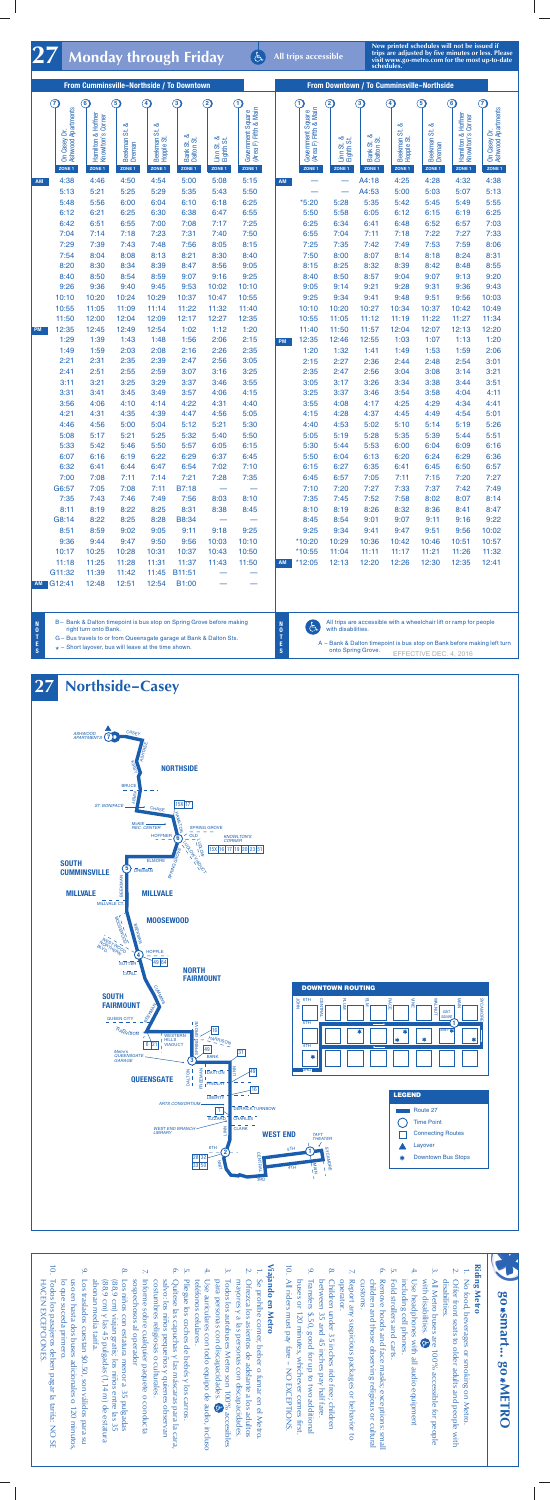## **All trips accessible**

**27 Saturdays**

**New printed schedules will not be issued if trips are adjusted by five minutes or less. Please visit www.go-metro.com for the most up-to-date schedules.**

| From Cumminsville-Northside / To Downtown |                                                                   |                                                                                          |                                                |                                                                                           |                                              |                                                                |                                                           |           | From Downtown / To Cumminsville-Northside                                 |                                                              |                                                        |                                                                              |                                              |                                                                                          |                                                                                      |
|-------------------------------------------|-------------------------------------------------------------------|------------------------------------------------------------------------------------------|------------------------------------------------|-------------------------------------------------------------------------------------------|----------------------------------------------|----------------------------------------------------------------|-----------------------------------------------------------|-----------|---------------------------------------------------------------------------|--------------------------------------------------------------|--------------------------------------------------------|------------------------------------------------------------------------------|----------------------------------------------|------------------------------------------------------------------------------------------|--------------------------------------------------------------------------------------|
|                                           | $\left( 7\right)$<br>On Casey Dr.<br>Ashwood Apartments<br>ZONE 1 | $\left( \widehat{\mathbf{6}}\right)$<br>Hamilton & Hoffner<br>Knowlton's Comer<br>ZONE 1 | $\mathbf{G}$<br>య<br>ι.<br>Beekman 9<br>ZONE 1 | $\left( \begin{matrix} 4 \end{matrix} \right)$<br>ಹ<br>Beekman St.<br>Hopple St<br>ZONE 1 | 3<br>ಹ<br>Bank St. &<br>Dalton St.<br>ZONE 1 | $\bm{\mathfrak{D}}$<br>ಹ<br>Linn St. &<br>Eighth St.<br>ZONE 1 | 9<br>Government Square<br>(Area F) Fifth & Main<br>ZONE 1 |           | $\left( 1\right)$<br>Government Square<br>(Area F) Fifth & Main<br>ZONE 1 | $\left( 2\right)$<br>ఱ<br>Linn St. &<br>Eighth St.<br>ZONE 1 | $\bf{(3)}$<br>ಂಶ<br>Bank St. &<br>Dalton St.<br>ZONE 1 | $\left( 4\right)$<br>య<br><b>SE</b><br><b>Beekman</b><br>Hopple St<br>ZONE 1 | $\circledg$<br>ಹ<br>ಹ<br>Beekman 9<br>ZONE 1 | $\left( \widehat{\mathbf{6}}\right)$<br>Hamilton & Hoffner<br>Knowlton's Comer<br>ZONE 1 | $\left( \mathbf{\widehat{7}}\right)$<br>On Casey Dr.<br>Ashwood Apartments<br>ZONE 1 |
| AM                                        | 5:04                                                              | 5:12                                                                                     | 5:15                                           | 5:19                                                                                      | 5:26                                         | 5:33                                                           | 5:40                                                      | AM        |                                                                           |                                                              | A4:45                                                  | 4:51                                                                         | 4:54                                         | 4:58                                                                                     | 5:04                                                                                 |
|                                           | 5:39                                                              | 5:47                                                                                     | 5:50                                           | 5:54                                                                                      | 6:01                                         | 6:08                                                           | 6:15                                                      |           | 5:00                                                                      | 5:07                                                         | 5:12                                                   | 5:18                                                                         | 5:21                                         | 5:25                                                                                     | 5:31                                                                                 |
|                                           | 6:19                                                              | 6:27                                                                                     | 6:30                                           | 6:34                                                                                      | 6:41                                         | 6:48                                                           | 6:55                                                      |           | 5:40                                                                      | 5:47                                                         | 5:52                                                   | 5:58                                                                         | 6:01                                         | 6:05                                                                                     | 6:11                                                                                 |
|                                           | 6:58                                                              | 7:06                                                                                     | 7:09                                           | 7:14                                                                                      | 7:21                                         | 7:28                                                           | 7:35                                                      |           | 6:15                                                                      | 6:23                                                         | 6:29                                                   | 6:36                                                                         | 6:39                                         | 6:44                                                                                     | 6:50                                                                                 |
|                                           | 7:35                                                              | 7:43                                                                                     | 7:47                                           | 7:52                                                                                      | 8:00                                         | 8:08                                                           | 8:15                                                      |           | 6:55                                                                      | 7:03                                                         | 7:09                                                   | 7:16                                                                         | 7:19                                         | 7:24                                                                                     | 7:30                                                                                 |
|                                           | 8:19                                                              | 8:27                                                                                     | 8:31                                           | 8:36                                                                                      | 8:44                                         | 8:53                                                           | 9:00                                                      |           | 7:35                                                                      | 7:43                                                         | 7:49                                                   | 7:56                                                                         | 7:59                                         | 8:04                                                                                     | 8:11                                                                                 |
|                                           | 9:04                                                              | 9:12                                                                                     | 9:16                                           | 9:21                                                                                      | 9:29                                         | 9:38                                                           | 9:45                                                      |           | 8:15                                                                      | 8:23                                                         | 8:29                                                   | 8:36                                                                         | 8:39                                         | 8:44                                                                                     | 8:51                                                                                 |
|                                           | 9:54                                                              | 10:03                                                                                    | 10:07                                          | 10:12                                                                                     | 10:19                                        | 10:28                                                          | 10:35                                                     |           | 9:00                                                                      | 9:08                                                         | 9:15                                                   | 9:22                                                                         | 9:25                                         | 9:30                                                                                     | 9:37                                                                                 |
|                                           | 10:39                                                             | 10:48                                                                                    | 10:52                                          | 10:57                                                                                     | 11:04                                        | 11:13                                                          | 11:20                                                     |           | 9:45                                                                      | 9:53                                                         | 10:00                                                  | 10:07                                                                        | 10:10                                        | 10:15                                                                                    | 10:22                                                                                |
|                                           | 11:22                                                             | 11:31                                                                                    | 11:35                                          | 11:40                                                                                     | 11:47                                        | 11:57                                                          | 12:05                                                     |           | 10:35                                                                     | 10:43                                                        | 10:50                                                  | 10:57                                                                        | 11:00                                        | 11:05                                                                                    | 11:12                                                                                |
| <b>PM</b>                                 | 12:12                                                             | 12:21                                                                                    | 12:25                                          | 12:30                                                                                     | 12:37                                        | 12:47                                                          | 12:55                                                     |           | 11:20                                                                     | 11:29                                                        | 11:36                                                  | 11:43                                                                        | 11:46                                        | 11:51                                                                                    | 11:58                                                                                |
|                                           | 12:57                                                             | 1:06                                                                                     | 1:10                                           | 1:15                                                                                      | 1:22                                         | 1:32                                                           | 1:40                                                      | <b>PM</b> | 12:05                                                                     | 12:15                                                        | 12:22                                                  | 12:29                                                                        | 12:32                                        | 12:37                                                                                    | 12:44                                                                                |
|                                           | 1:47                                                              | 1:56                                                                                     | 2:00                                           | 2:05                                                                                      | 2:12                                         | 2:22                                                           | 2:30                                                      |           | 12:55                                                                     | 1:05                                                         | 1:12                                                   | 1:19                                                                         | 1:22                                         | 1:27                                                                                     | 1:34                                                                                 |
|                                           | 2:32                                                              | 2:41                                                                                     | 2:45                                           | 2:50                                                                                      | 2:57                                         | 3:07                                                           | 3:15                                                      |           | 1:40                                                                      | 1:50                                                         | 1:57                                                   | 2:04                                                                         | 2:07                                         | 2:12                                                                                     | 2:19                                                                                 |
|                                           | 3:22                                                              | 3:31                                                                                     | 3:35                                           | 3:40                                                                                      | 3:47                                         | 3:57                                                           | 4:05                                                      |           | 2:30                                                                      | 2:40                                                         | 2:47                                                   | 2:54                                                                         | 2:57                                         | 3:02                                                                                     | 3:09                                                                                 |
|                                           | 4:07                                                              | 4:16                                                                                     | 4:20                                           | 4:25                                                                                      | 4:32                                         | 4:42                                                           | 4:50                                                      |           | 3:15                                                                      | 3:26                                                         | 3:33                                                   | 3:40                                                                         | 3:44                                         | 3:49                                                                                     | 3:56                                                                                 |
|                                           | 4:59                                                              | 5:08                                                                                     | 5:11                                           | 5:15                                                                                      | 5:22                                         | 5:32                                                           | 5:40                                                      |           | 4:05                                                                      | 4:16                                                         | 4:23                                                   | 4:30                                                                         | 4:34                                         | 4:39                                                                                     | 4:46                                                                                 |
|                                           | 5:41                                                              | 5:50                                                                                     | 5:53                                           | 5:57                                                                                      | 6:04                                         | 6:12                                                           | 6:20                                                      |           | 4:50                                                                      | 5:01                                                         | 5:08                                                   | 5:15                                                                         | 5:19                                         | 5:24                                                                                     | 5:31                                                                                 |
|                                           | 6:32                                                              | 6:40                                                                                     | 6:43                                           | 6:47                                                                                      | 6:54                                         | 7:02                                                           | 7:10                                                      |           | 5:40                                                                      | 5:51                                                         | 5:58                                                   | 6:05                                                                         | 6:09                                         | 6:14                                                                                     | 6:20                                                                                 |
|                                           | 7:19                                                              | 7:27                                                                                     | 7:30                                           | 7:34                                                                                      | 7:41                                         | 7:49                                                           | 7:57                                                      |           | 6:20                                                                      | 6:31                                                         | 6:38                                                   | 6:44                                                                         | 6:48                                         | 6:53                                                                                     | 6:59                                                                                 |
|                                           | 8:08                                                              | 8:16                                                                                     | 8:19                                           | 8:23                                                                                      | 8:30                                         | 8:38                                                           | 8:45                                                      |           | 7:10                                                                      | 7:21                                                         | 7:28                                                   | 7:34                                                                         | 7:38                                         | 7:43                                                                                     | 7:49                                                                                 |
|                                           | 8:49                                                              | 8:57                                                                                     | 9:00                                           | 9:04                                                                                      | 9:11                                         | 9:18                                                           | 9:25                                                      |           | 7:57                                                                      | 8:08                                                         | 8:15                                                   | 8:21                                                                         | 8:25                                         | 8:30                                                                                     | 8:36                                                                                 |
|                                           | 9:30                                                              | 9:38                                                                                     | 9:41                                           | 9:44                                                                                      | 9:51                                         | 9:58                                                           | 10:05                                                     |           | 8:45                                                                      | 8:56                                                         | 9:03                                                   | 9:09                                                                         | 9:12                                         | 9:16                                                                                     | 9:22                                                                                 |
|                                           | 10:10                                                             | 10:18                                                                                    | 10:21                                          | 10:24                                                                                     | 10:31                                        | 10:38                                                          | 10:45                                                     |           | 9:25                                                                      | 9:35                                                         | 9:42                                                   | 9:48                                                                         | 9:51                                         | 9:55                                                                                     | 10:01                                                                                |
|                                           | 10:48                                                             | 10:55                                                                                    | 10:58                                          | 11:01                                                                                     | 11:07                                        | 11:13                                                          | 11:20                                                     |           | 10:05                                                                     | 10:15                                                        | 10:21                                                  | 10:27                                                                        | 10:30                                        | 10:34                                                                                    | 10:40                                                                                |
|                                           | 11:20                                                             | 11:27                                                                                    | 11:30                                          | 11:33                                                                                     | B11:39                                       |                                                                |                                                           |           | 10:45                                                                     | 10:55                                                        | 11:01                                                  | 11:07                                                                        | 11:10                                        | 11:14                                                                                    | 11:20                                                                                |
| AM                                        | G12:00                                                            | 12:07                                                                                    | 12:10                                          | 12:13                                                                                     | 12:19                                        | 12:25                                                          | 12:32                                                     |           | 11:20                                                                     | 11:30                                                        | 11:36                                                  | 11:42                                                                        | 11:45                                        | 11:49                                                                                    | 11:55                                                                                |
|                                           | G1:09                                                             | 1:16                                                                                     | 1:19                                           | 1:22                                                                                      | B1:28                                        |                                                                |                                                           | AM        | *12:35                                                                    | 12:44                                                        | 12:50                                                  | 12:56                                                                        | 12:59                                        | 1:03                                                                                     | 1:09                                                                                 |
|                                           |                                                                   |                                                                                          |                                                |                                                                                           |                                              |                                                                |                                                           |           |                                                                           |                                                              |                                                        |                                                                              |                                              |                                                                                          |                                                                                      |

All trips are accessible with a wheelchair lift or ramp for people  $\sigma$ with disabilities.

right turn onto Bank.

B – Bank & Dalton timepoint is bus stop on Spring Grove before making

**N O T E S**

**N O T E**

**S**

A – Bank & Dalton timepoint is bus stop on Bank before making left turn onto Spring Grove.

\* - Short layover, bus will leave at the time shown.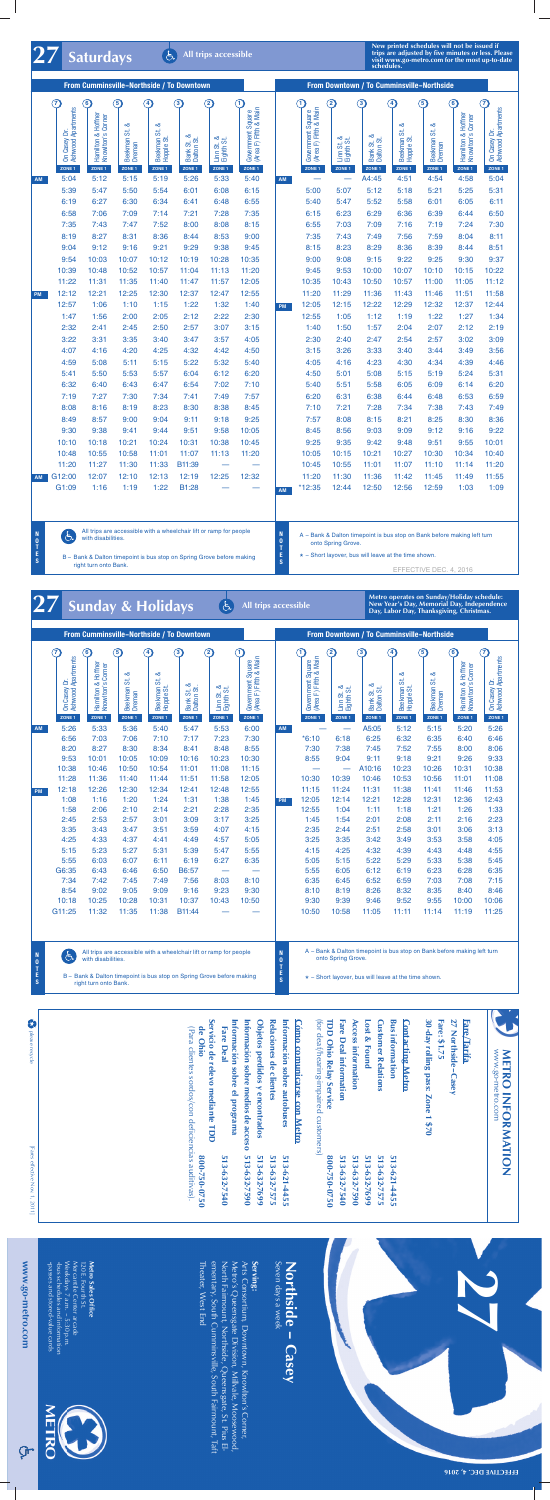

**Metro operates on Sunday/Holiday schedule: New Year's Day, Memorial Day, Independence Day, Labor Day, Thanksgiving, Christmas.**

| From Cumminsville-Northside / To Downtown |                                                               |                                                    |                                            |                                     |                                    |                                               |                                                            |           | From Downtown / To Cumminsville-Northside         |                                               |                                               |                                       |                                              |                                                      |                                                               |
|-------------------------------------------|---------------------------------------------------------------|----------------------------------------------------|--------------------------------------------|-------------------------------------|------------------------------------|-----------------------------------------------|------------------------------------------------------------|-----------|---------------------------------------------------|-----------------------------------------------|-----------------------------------------------|---------------------------------------|----------------------------------------------|------------------------------------------------------|---------------------------------------------------------------|
|                                           | $\widehat{\mathcal{L}}$<br>On Casey Dr.<br>Ashwood Apartments | $\bf{G}$<br>Hamilton & Hoffner<br>Knowlton's Comer | 5<br>ळ                                     | $\left( 4\right)$<br>∞              | 3                                  | $\circled{2}$                                 | $\mathbf{1}$<br>Government Square<br>(Area F) Fifth & Main |           | (1)<br>Government Square<br>(Area F) Fifth & Main | $\left( 2\right)$                             | 3<br>ಹ                                        | $\left( 4\right)$<br>ಹ                | $\circledast$<br>$\infty$                    | $\bigcirc$<br>Hamilton & Hoffner<br>Knowlton's Comer | $\widehat{\mathcal{L}}$<br>On Casey Dr.<br>Ashwood Apartments |
|                                           | ZONE <sub>1</sub>                                             | ZONE <sub>1</sub>                                  | Beekman St.<br>Dreman<br>ZONE <sub>1</sub> | Beekman St.<br>Hopple St.<br>ZONE 1 | Bank St. &<br>Dalton St.<br>ZONE 1 | Linn St. &<br>Eighth St.<br>ZONE <sub>1</sub> | ZONE 1                                                     |           | ZONE 1                                            | Linn St. &<br>Eighth St.<br>ZONE <sub>1</sub> | Bank St. &<br>Dalton St.<br>ZONE <sub>1</sub> | Beekman St. &<br>Hopple St.<br>ZONE 1 | Beekman St. 8<br>Dreman<br>ZONE <sub>1</sub> | ZONE <sub>1</sub>                                    | ZONE 1                                                        |
| <b>AM</b>                                 | 5:26                                                          | 5:33                                               | 5:36                                       | 5:40                                | 5:47                               | 5:53                                          | 6:00                                                       | <b>AM</b> |                                                   | $\overline{\phantom{0}}$                      | A5:05                                         | 5:12                                  | 5:15                                         | 5:20                                                 | 5:26                                                          |
|                                           | 6:56                                                          | 7:03                                               | 7:06                                       | 7:10                                | 7:17                               | 7:23                                          | 7:30                                                       |           | $*6:10$                                           | 6:18                                          | 6:25                                          | 6:32                                  | 6:35                                         | 6:40                                                 | 6:46                                                          |
|                                           | 8:20                                                          | 8:27                                               | 8:30                                       | 8:34                                | 8:41                               | 8:48                                          | 8:55                                                       |           | 7:30                                              | 7:38                                          | 7:45                                          | 7:52                                  | 7:55                                         | 8:00                                                 | 8:06                                                          |
|                                           | 9:53                                                          | 10:01                                              | 10:05                                      | 10:09                               | 10:16                              | 10:23                                         | 10:30                                                      |           | 8:55                                              | 9:04                                          | 9:11                                          | 9:18                                  | 9:21                                         | 9:26                                                 | 9:33                                                          |
|                                           | 10:38                                                         | 10:46                                              | 10:50                                      | 10:54                               | 11:01                              | 11:08                                         | 11:15                                                      |           |                                                   | $\overline{\phantom{0}}$                      | A10:16                                        | 10:23                                 | 10:26                                        | 10:31                                                | 10:38                                                         |
|                                           | 11:28                                                         | 11:36                                              | 11:40                                      | 11:44                               | 11:51                              | 11:58                                         | 12:05                                                      |           | 10:30                                             | 10:39                                         | 10:46                                         | 10:53                                 | 10:56                                        | 11:01                                                | 11:08                                                         |
| <b>PM</b>                                 | 12:18                                                         | 12:26                                              | 12:30                                      | 12:34                               | 12:41                              | 12:48                                         | 12:55                                                      |           | 11:15                                             | 11:24                                         | 11:31                                         | 11:38                                 | 11:41                                        | 11:46                                                | 11:53                                                         |
|                                           | 1:08                                                          | 1:16                                               | 1:20                                       | 1:24                                | 1:31                               | 1:38                                          | 1:45                                                       | <b>PM</b> | 12:05                                             | 12:14                                         | 12:21                                         | 12:28                                 | 12:31                                        | 12:36                                                | 12:43                                                         |
|                                           | 1:58                                                          | 2:06                                               | 2:10                                       | 2:14                                | 2:21                               | 2:28                                          | 2:35                                                       |           | 12:55                                             | 1:04                                          | 1:11                                          | 1:18                                  | 1:21                                         | 1:26                                                 | 1:33                                                          |
|                                           | 2:45                                                          | 2:53                                               | 2:57                                       | 3:01                                | 3:09                               | 3:17                                          | 3:25                                                       |           | 1:45                                              | 1:54                                          | 2:01                                          | 2:08                                  | 2:11                                         | 2:16                                                 | 2:23                                                          |
|                                           | 3:35                                                          | 3:43                                               | 3:47                                       | 3:51                                | 3:59                               | 4:07                                          | 4:15                                                       |           | 2:35                                              | 2:44                                          | 2:51                                          | 2:58                                  | 3:01                                         | 3:06                                                 | 3:13                                                          |
|                                           | 4:25                                                          | 4:33                                               | 4:37                                       | 4:41                                | 4:49                               | 4:57                                          | 5:05                                                       |           | 3:25                                              | 3:35                                          | 3:42                                          | 3:49                                  | 3:53                                         | 3:58                                                 | 4:05                                                          |
|                                           | 5:15                                                          | 5:23                                               | 5:27                                       | 5:31                                | 5:39                               | 5:47                                          | 5:55                                                       |           | 4:15                                              | 4:25                                          | 4:32                                          | 4:39                                  | 4:43                                         | 4:48                                                 | 4:55                                                          |
|                                           | 5:55                                                          | 6:03                                               | 6:07                                       | 6:11                                | 6:19                               | 6:27                                          | 6:35                                                       |           | 5:05                                              | 5:15                                          | 5:22                                          | 5:29                                  | 5:33                                         | 5:38                                                 | 5:45                                                          |
|                                           | G6:35                                                         | 6:43                                               | 6:46                                       | 6:50                                | B6:57                              |                                               |                                                            |           | 5:55                                              | 6:05                                          | 6:12                                          | 6:19                                  | 6:23                                         | 6:28                                                 | 6:35                                                          |
|                                           | 7:34                                                          | 7:42                                               | 7:45                                       | 7:49                                | 7:56                               | 8:03                                          | 8:10                                                       |           | 6:35                                              | 6:45                                          | 6:52                                          | 6:59                                  | 7:03                                         | 7:08                                                 | 7:15                                                          |
|                                           | 8:54                                                          | 9:02                                               | 9:05                                       | 9:09                                | 9:16                               | 9:23                                          | 9:30                                                       |           | 8:10                                              | 8:19                                          | 8:26                                          | 8:32                                  | 8:35                                         | 8:40                                                 | 8:46                                                          |
|                                           | 10:18                                                         | 10:25                                              | 10:28                                      | 10:31                               | 10:37                              | 10:43                                         | 10:50                                                      |           | 9:30                                              | 9:39                                          | 9:46                                          | 9:52                                  | 9:55                                         | 10:00                                                | 10:06                                                         |
|                                           | G11:25                                                        | 11:32                                              | 11:35                                      | 11:38                               | B11:44                             |                                               |                                                            |           | 10:50                                             | 10:58                                         | 11:05                                         | 11:11                                 | 11:14                                        | 11:19                                                | 11:25                                                         |

All trips are accessible with a wheelchair lift or ramp for people  $\mathcal{F}$ with disabilities.

right turn onto Bank.

B – Bank & Dalton timepoint is bus stop on Spring Grove before making

A – Bank & Dalton timepoint is bus stop on Bank before making left turn onto Spring Grove.

 $\star$  – Short layover, bus will leave at the time shown.